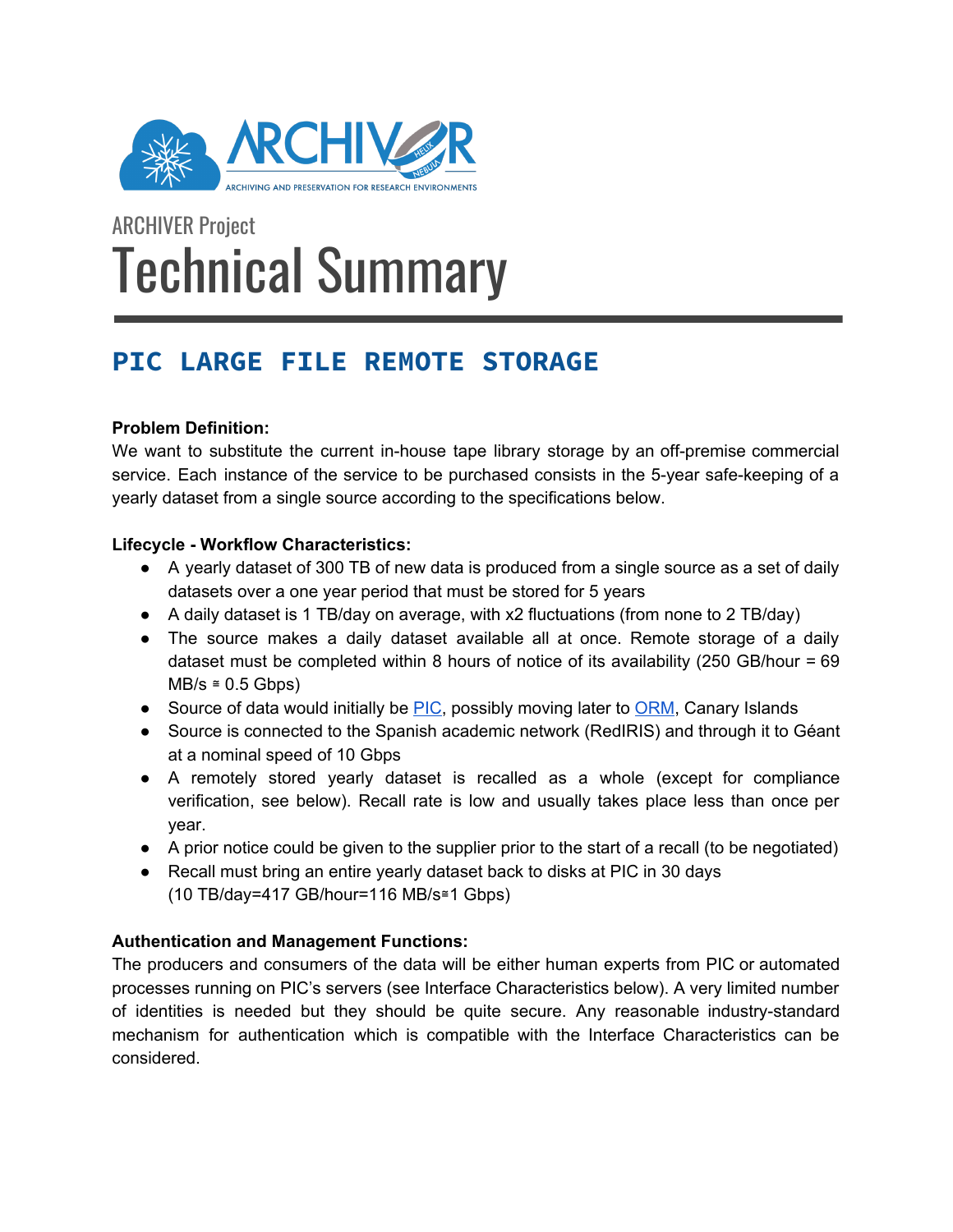Management functions: Web and Command Line interfaces should allow a manager to initialize and otherwise manage each instance and get basic information about the remote storage such as number of files stored, total volume stored, list of files stored, access to compliance evidence. Alarm and monitoring information can be sent by email. A desirable but not mandatory feature is to provide endpoints to PIC's Icinga alarm and monitoring system.

#### **Data and Metadata Characteristics:**

- Yearly dataset volume per instance: 300 TB
- Data are immutable once produced (Read Only)
- Data are not compressible (they are already compressed on origin)
- Data are organized in 2 GB binary files (one year≅150K files, one day≅750 files)
- Their content is in proprietary format (supplier doesn't need to look inside)
- Metadata: Filename: 256 character string, Checksum: 8 character adler32 checksum
- Metadata are immutable once produced (Read Only)
- Neither data nor metadata contain personal or sensitive information
- Data are private (should only be accessible by authenticated authorized users)
- Data and metadata must be kept private, only accessible to authorized PIC servers

#### **Interface Characteristics:**

- put/get interface with full error recovery/correction using filename as id (see above)
- Programmatic interface to initiate a put/get operation and to check the status. Python bindings and and REST-like API are desirable but not mandatory.
- Fully documented Command Line Interface to allow manual or bash script put/get
- Full documentation in order to allow us as customers to write an interface to emulate a Tape Library connected to PIC's Enstore or dCache software.
- Emulation as a Virtual Tape Library is desirable but not mandatory.

#### **Reliability Requirements:**

- A single-bit error anywhere within a file renders it completely useless
- Maximum tolerable loss over the 5-year storage period is one file out of the production of each year (≅150k files)

#### **Compliance and Verification:**

- Scrubbing: Supplier must provide evidence that every stored file has been read and its checksum freshly calculated at least once per year, without any intervention by the buyer. An alarm should be raised if the freshly calculated checksum does not match the original.
- Random 1% buyer's monthly check: Each month, the buyer will give a one week notification simulating a recall of a yearly dataset. The buyer will then ask to recall a randomly chosen 1% subset of the dataset, which must be accomplished within 24 hours.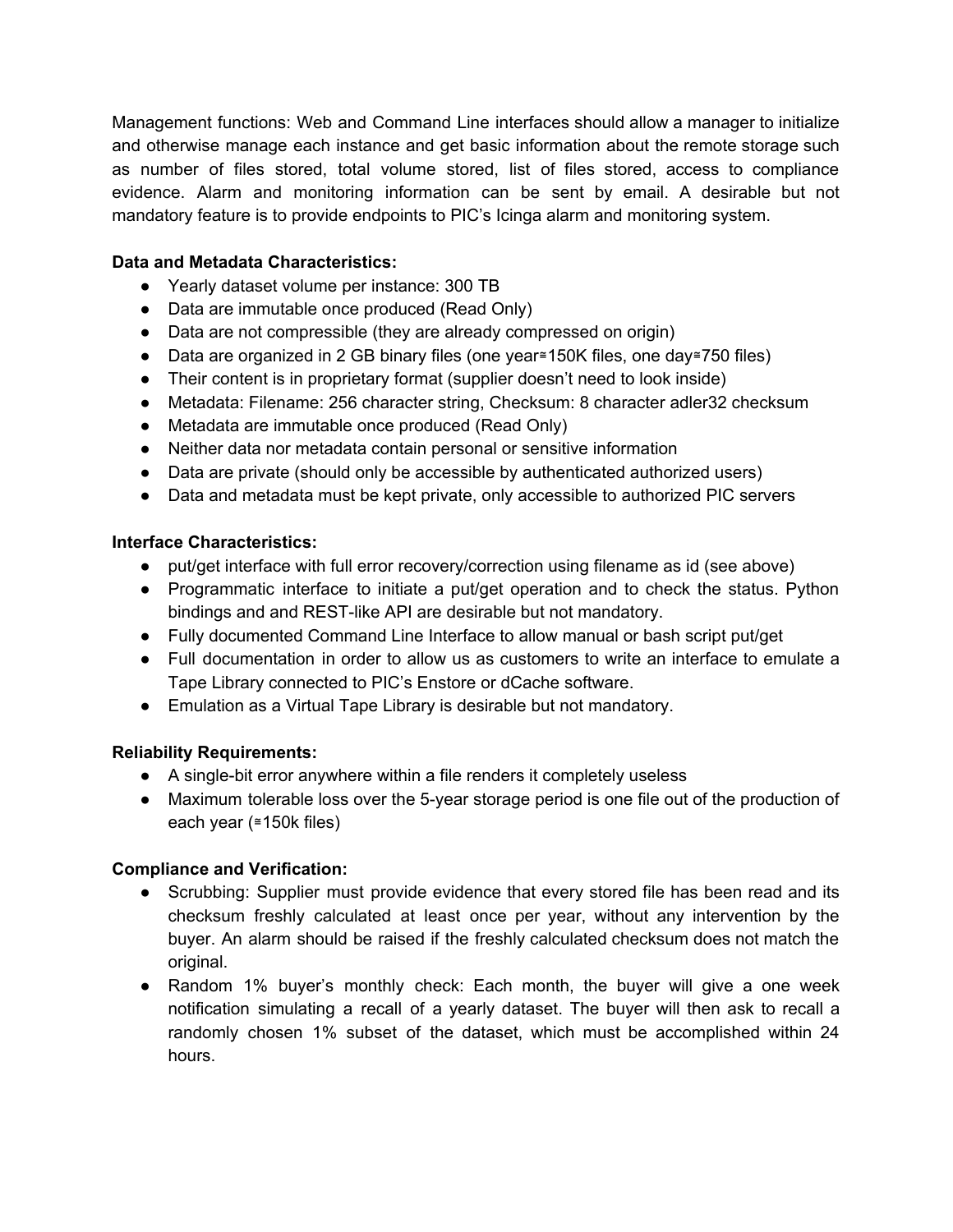#### **Cost Requirements:**

The total cost of an instance of the service must be less than  $30k \in$  total for the nominal data volume of 300 TB stored for 5 years. A desired cost structure would consist of a fixed fee plus a variable fee proportional to the volume of data actually stored.

| <b>DMP Topic</b>                                              | What needs to be addressed                                                                                                                                                                                                                                                                                                                                                                       |
|---------------------------------------------------------------|--------------------------------------------------------------------------------------------------------------------------------------------------------------------------------------------------------------------------------------------------------------------------------------------------------------------------------------------------------------------------------------------------|
| Data description and collection or re-use of<br>existing data | Raw, calibration and derived datasets will be<br>handled in the ARCHIVER project. These data<br>will be from scientific projects in which IFAE<br>participates and which have explicitly given<br>their consent. Initially, data will be from the<br><b>MAGIC Telescopes</b><br>https://magic.mpp.mpg.de/. Data will be<br>re-used in the context of multi-instrument<br>gamma-ray astrophysics. |
| Documentation and data quality                                | Data documentation will be done by adapting<br>the internal Data Management and<br>Preservation Plans (DMPP) of the scientific<br>projects who own the data. MAGIC has<br>already given permission to use their DMPP<br>plan. Data quality is measured continuously<br>by the scientific instruments and data quality<br>tags will be available as metadata.                                     |
| Storage and backup during the research<br>process             | Today, PIC is using its dCache/Enstore based<br>service to archive 'cold data' in a HSM like<br>(disk + automated tape) service. That layer is<br>going to be replaced/extended with<br>ARCHIVER services using an additional copy<br>of the data. (cleanup at the end of the project<br>requires no further data movement).                                                                     |
| Legal and ethical requirements, codes of<br>conduct           | Citation should be given when data is used by<br>permission.                                                                                                                                                                                                                                                                                                                                     |
| Data sharing and long-term preservation                       | Easy to use data sharing, both amongst<br>access-controlled groups as well as Open<br>Data, is a major objective of placing the data<br>in the ARCHIVER-developed platforms.<br>Long-term preservation will be tested by                                                                                                                                                                         |

# **Initial Data Management Plan:**